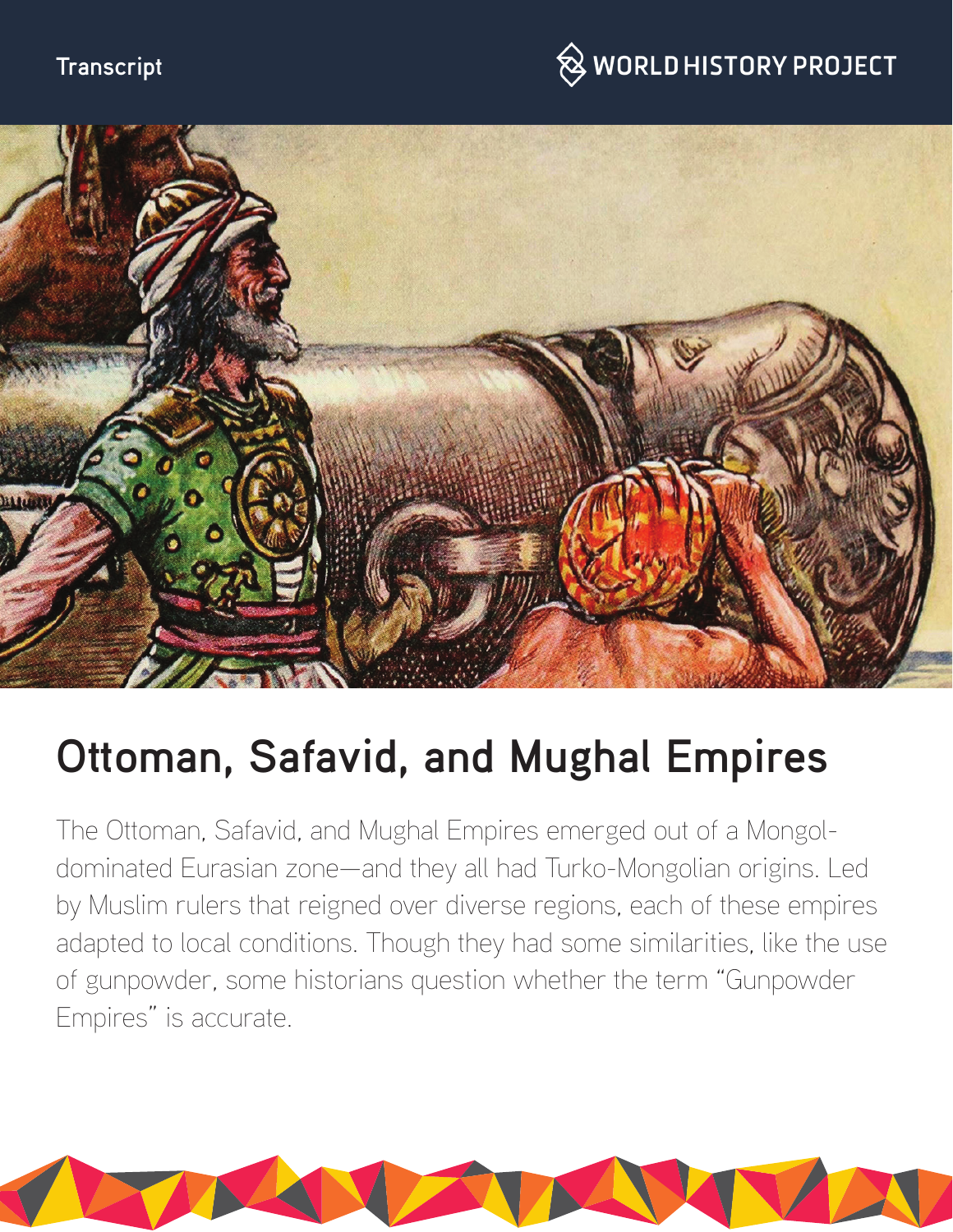

#### **00:01**

*Map shows: Ilkhanate, Chagatai Khanate, the Yuan Dynasty, Delhi Sultanate, and the Golden Horde*

#### **01:43**

*Map shows Ming Dynasty in place of the Yuan Dynasty; The Ilkhanate is replaced by the Timurid Empire*

#### **03:12**

*The map now shows: The Ottoman Empire, The Mughal Empire, Safavid Dynasty, Kazakh Khanate, the Ming Dynasty, the Tsangpa Dynasty, and Northern Yuan.*

We are now going to go further in our study of the evolution of the empires in Asia. And in this video, we're going to focus on what happens in North India, Persia, the Middle East, and the Anatolian peninsula, what we would consider modern-day Turkey. So right here is roughly what Asia looked like around the year 1300.

As you might remember from previous videos, as we entered into the 13th century, you have Genghis Khan, or Jenghiz Khan, take over much of Asia from Mongolia. But by the time you get to 1300, the empire has fragmented into these various khanates: the Yuan Dynasty in China, Chagatai Khanate in Central Asia, the Golden Horde in Northwest Asia, and the Ilkhanate in Persia and the Middle East.

**00:57** Now, two things to keep note of as we look at this map that are relevant to this video, is, notice this tiny little kingdom right over here. This is one of the many fragmented kingdoms that result after the Sultanate of Rum collapses in the middle of the 13th century. This kingdom in particular is founded by someone by the name of Osman, or the Arabic version of the name would be Uthman or Othman. And so this is the nascent Ottoman Empire forming right over here. Now, over here, you have the Delhi Sultanate, which was the first significant Muslim empire over North India. And notably, they were one of the few empires that were able to fend off the Mongols.

> But now let's fast-forward roughly 100 years. Now, a few things have changed. The Ming Dynasty has taken over the Yuan Dynasty in the middle of the 14th century. The Mongols in the East are now relegated to the Northern Yuan Dynasty, but there still is the Chagatai Khanate and the Golden Horde. But much of their territory, including the Ilkhanate, has now been taken over by Timur, who we talk about in previous videos. And Timur famously sacked Delhi and really brought the Delhi Sultanate to its knees, and as we will see, it will only last for roughly another 100 years. Now, you might also notice that the Ottoman Empire, founded by Osman or Uthman, is continuing to grow and continuing to conquer.

**02:36** Now, one thing to keep in mind. In previous videos, we talk about the invention of gunpowder in Tang China and the early Song Dynasty, which was about 400 to 500 years before the period that we're talking about right now. But as we get into this period, we are now starting to see the use of gunpowder for guns and, in particular, artillery. And when I say artillery, think cannons. So let's fast-forward another 200 years to see how the empires of Asia have evolved.

> So now we see several things. The Ming Dynasty is still in control of much of China. The Northern Yuan are still in Mongolia. You have a Kazakh Khanate, descendant from the Mongols. By the late 16th and early 17th century, the Ottoman Empire has now expanded significantly, encompassing much of the Middle East. In Persia, you see that the Timurid Empire fell within a few decades after the death of Timur. And as we enter into the 16th century, you have the Safavid Dynasty take over. And then also in the 16th century, almost coincident with the founding of the Safavid Dynasty in Persia, you have Timur's grandson's great-grandson, Babur, who's born in current-day Uzbekistan, is able to defeat the Delhi Sultanate and establish the Mughal Empire. And "Mughal" is just the Persian word for "Mongol," and Babur is a direct descendant of Timur on his father's side and of Jenghiz Khan on his mother's side.

> > 2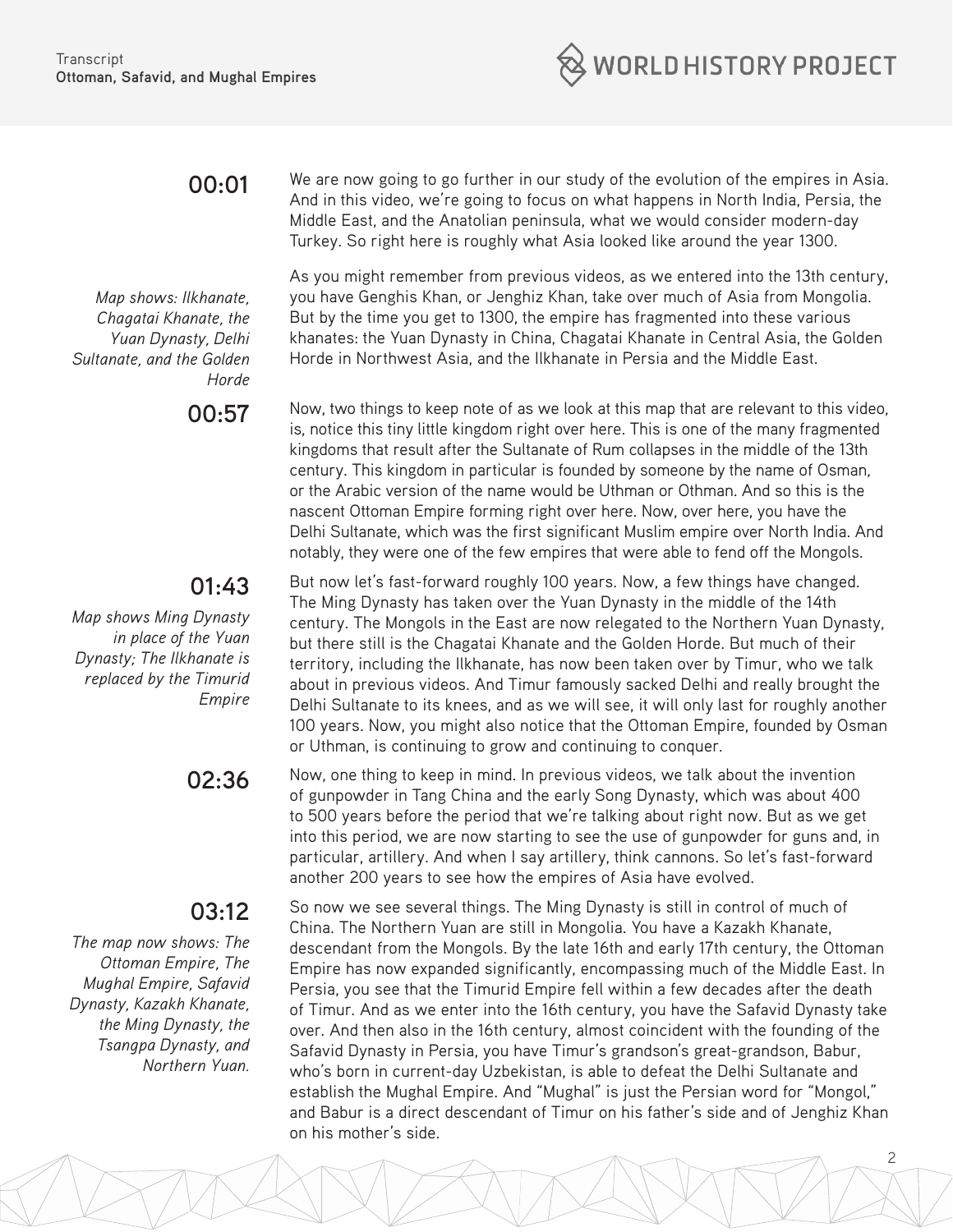

#### **04:22**

*"these three empires": the Ottoman Empire, the Safavid Dynasty, and the Mughal Empire*

*Ottoman Empire: Founder: Osman/Othman Sunni Islam Turkish Devshirme system (until 1648) Janissary standing army Early use of gunpowder*

### **05:42**

*Safavid dynasty: Founder: Ismail Twelver Shia Islam Turkish -> Persian Persian identity Ghulams*

Now, many historians often group these three empires or dynasties together, because they do share some commonalities. And so let's think about each of them individually and think about where they are similar and where they are different.

Not a lot is known about Osman, who founds that first kingdom in the Anatolian peninsula. It's a Sunni Islamic empire. In fact, the leader is eventually named a caliph. The ruling class of this empire is Turkish. Now, one of their distinguishing characteristics is what's known as the Devshirme system, in which the sultan, the emperor, would have a personal army of what could be called slaves, these Janissaries. These Janissaries were actually Christian boys taken at a young age and then indoctrinated into the Janissary system. The reason why I said you can kind of call them slaves is that although they were forced to become Janissaries and taken from their families, they were given many privileges, and over time, many of these Janissaries became some of the most notable figures in the Ottoman Empire, some of them even becoming the grand vizier, effectively ruling over the empire.

Now, the Ottomans are also known for one of the earliest empires to very successfully to use gunpowder in battle. The Safavids, as you can see here, were really founded in the very early 16th century, officially 1501, by their founder Shah Ismail, sometimes known as Ismail I. And he is the heir to a religious dynasty, the Safavias. It is a Muslim dynasty, like the Ottoman Empire, but unlike the Ottoman Empire, it is based on Twelver Shia Islam. Twelver Shia is the major group of Shias today, and it is based on the belief of 12 imams following Muhammad, starting with Ali, and we have videos on the Sunni-Shia split.

06:35 Now, even though Ismail spoke Turkish and was raised in a Turkic society, this dynasty brought back much of the culture of Ancient Persia. In fact, it's viewed as the first dynasty since the Sassanids that actually had native Persian rule and brought back that Persian culture, part of which is using the word "shah." You remember Cyrus the Great, the Shahanshah, the King of Kings. Now, they had what is known as Ghulams, which is very similar to the idea of a Janissary. These are slave soldiers which are taken as captives but then are raised to be an elite military unit, and eventually often have significant wealth and significant power.

**07:21** Now, you might be wondering, why did any of these empires—and these aren't the only ones, you have the Mamluks and other Muslim empires—why would people create these elite soldiers out of slaves and give them that much power? Well, the answer is: they were the safest people to give power to. Remember, these empires are ruling over many tribes and many groups and many kingdoms that are constantly vying for power, trying to establish their own dynasties. And if you allowed people from those various tribes to protect you as emperor, well, there might be a good shot that one of them might want to kill you and establish their own dynasty. But from a young age, if you could indoctrinate these young boys as Ghulams, or as Janissaries, well, they might be more loyal to you. And indeed, it did provide an unusual amount of stability.

**08:19** As I mentioned, the Mughal Empire was able to be founded by Babur, who was Timur's great-grandson's grandson, and he, too, was born in a Turco-Mongolian tradition. As he's able to famously defeat the Delhi Sultanate—which is, which was,